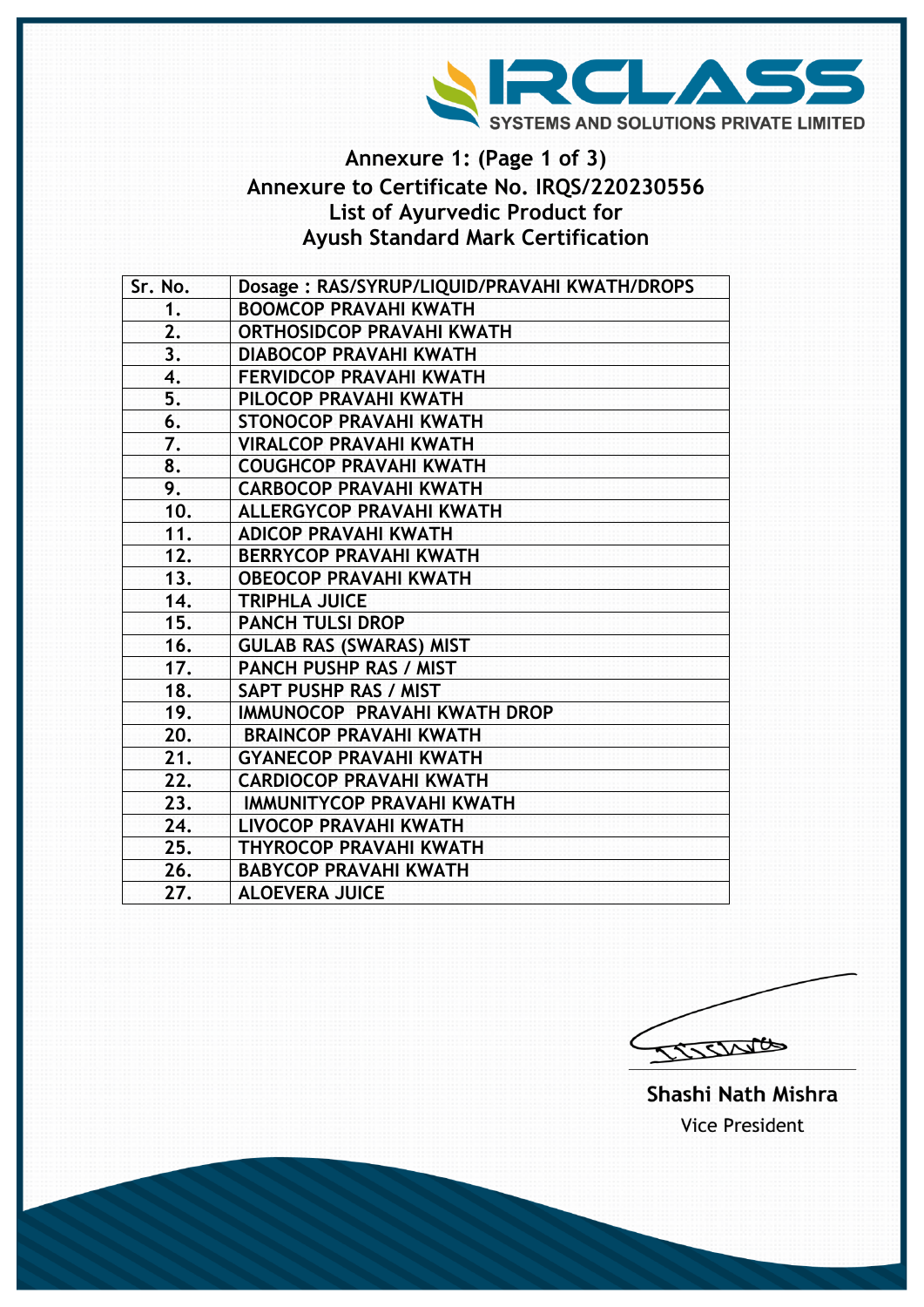

## **Annexure 1: (Page 2 of 3) Annexure to Certificate No. IRQS/220230556 List of Ayurvedic Product for Ayush Standard Mark Certification**

| Sr. No. | Dosage: CREAM/GEL/FACE PACK/SCRUB/BALM/FACE & HAND |
|---------|----------------------------------------------------|
|         | WASH/LOTION/CLEANSER/ CONDITIONER/SANITIZER        |
| 1.      | <b>DENTOCOP TOOTH CREAM</b>                        |
| 2.      | <b>LIPCOP BALM</b>                                 |
| 3.      | <b>PAINCOP GEL</b>                                 |
| 4.      | <b>ALOVERA CUCUMBER CREAM</b>                      |
| 5.      | <b>ALOEVERA SAFFRON GEL</b>                        |
| 6.      | <b>HEAL CARE CREAM</b>                             |
| 7.      | <b>HERBAL FACE PACK</b>                            |
| 8.      | <b>HERBAL FACE SCRUB</b>                           |
| 9.      | <b>HERBAL FACE WASH</b>                            |
| 10.     | <b>HERBCOP HAND WASH</b>                           |
| 11.     | <b>SHAVING GEL</b>                                 |
| 12.     | <b>AFTER SHAVING GEL</b>                           |
| 13.     | <b>HERBAL BABY LOTION</b>                          |
| 14.     | <b>HERBAL BODY LOTION</b>                          |
| 15.     | <b>NATURAL HAIR CLEANSER</b>                       |
| 16.     | <b>GENOCOP</b>                                     |
| 17.     | <b>VISOCOP CREAM</b>                               |
| 18.     | <b>HERBAL HAIR CONDITIONER</b>                     |
|         |                                                    |

CISSINGS

Shashi Nath Mishra **Vice President**